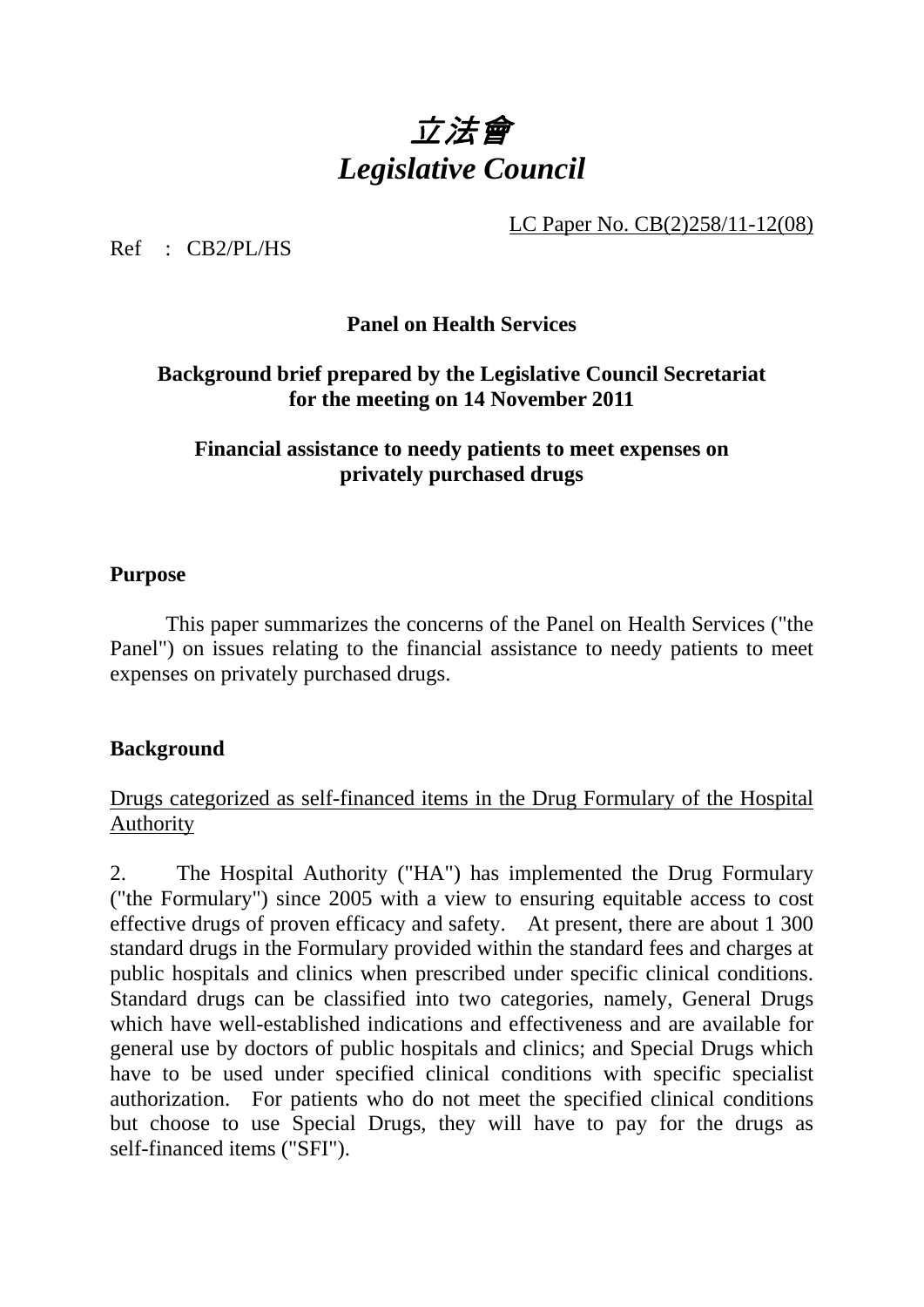3. For those drugs which are not standard drugs in the Formulary, patients have to purchase these SFI at their own expenses. There are four types of these drugs: (a) drugs proven to be of significant benefits but extremely expensive for HA to provide as part of its subsidized service; (b) drugs which have preliminary medical evidence only; (c) drugs with marginal benefits over available alternatives but at significantly higher costs; and (d) life-style related drugs which are not medically necessary. For drugs of type (a) above, partial or full subsidy can be provided through the safety net of the Samaritan Fund to needy patients to cover their expenses on these drugs. According to the webpage of the Samaritan Fund hosted by HA, there are 20 SFI drugs covered in the scope of the Fund.

4. At present, HA supplies three categories of SFI at cost for purchase by patients. These include items not easily accessible in the community pharmacies; items covered by the safety net of the Samaritan Fund; and items that need to be supplied for operational convenience (e.g. injection drugs). As at March 2011, there were 28 SFI drugs available for purchase through HA but were not covered by the Samaritan Fund. In 2010-2011 (up to 31 December 2010), a total of 9 959 patients purchased these SFI drugs through HA at their own expenses. The total expenditure incurred by these patients was about \$171.8 million.

# The Samaritan Fund

5. The Samaritan Fund is a charitable fund established by resolution of the Legislative Council in 1950. Its objective is to provide financial assistance to needy patients to meet expenses on designated privately purchased medical items or self-financed drugs required in the course of medical treatment which are not covered by hospital maintenance or outpatient consultation fees in public hospitals and clinics. HA is charged with the responsibility of managing the Samaritan Fund.

6. The operation of the Samaritan Fund mainly relies on private donations and Government subsidies. HA reviews annually the income and expenditure accounts of the Fund and estimates the overall expenditure of the Fund for the next few years, taking into account factors such as the ageing of population, technological advances, increase in demand for healthcare services and inclusion of more drugs under the Fund. HA will seek additional funding from the Government if necessary. In 2008, the Government injected a grant of \$1 billion into the Samaritan Fund to meet the growth of expenses.

7. Medical Social Workers ("MSWs") assist in vetting funding applications of individual patients. The level of subsidy for drug items will be assessed on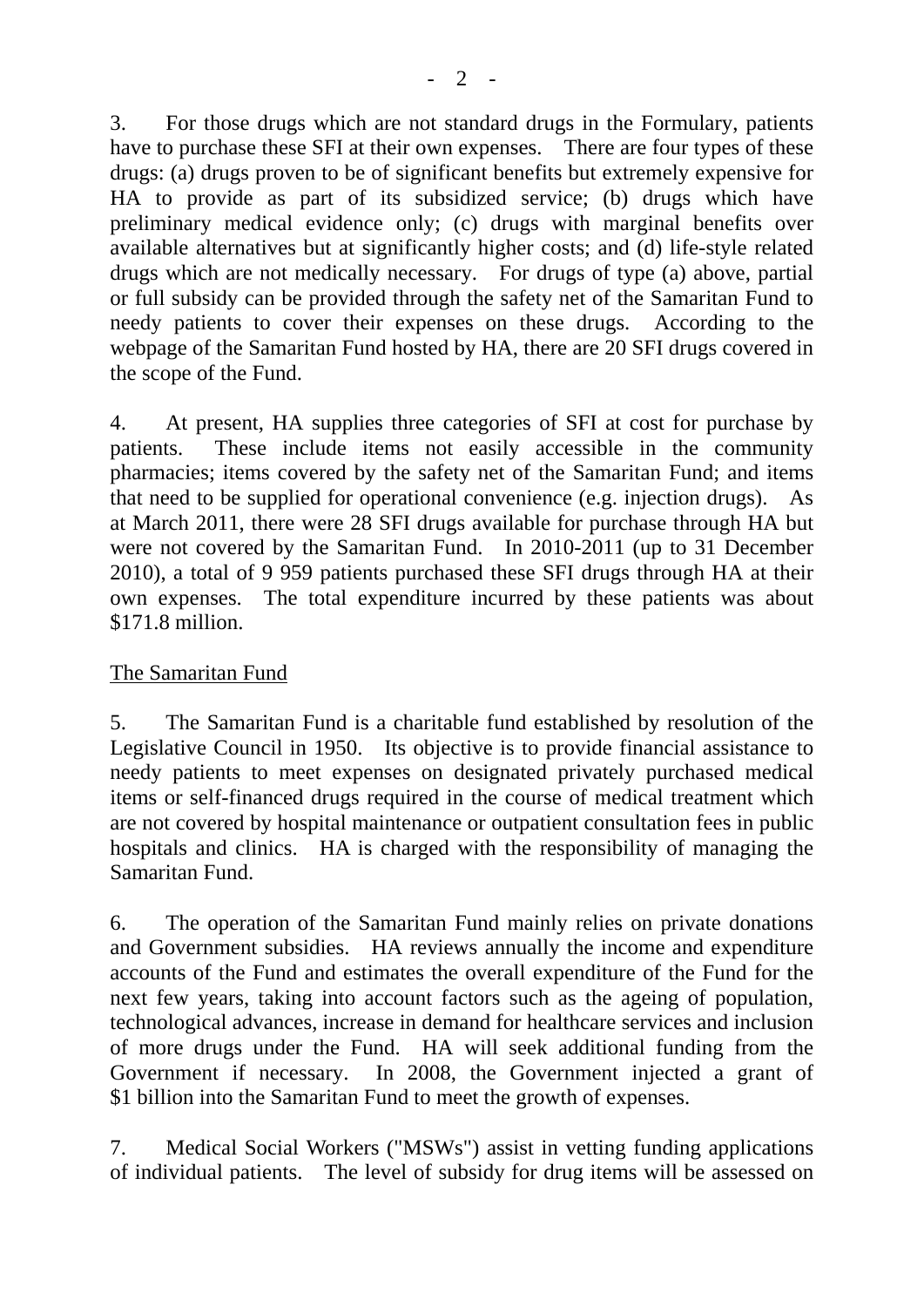the patients' disposable financial resources ("DFR"), which essentially means the amount of their household disposable income and disposable capital. The adoption of the concept of DFR is to ensure that the patients' quality of life would be largely maintained even if they have to purchase the more costly drugs.

8. In 2009-2010, there were a total of 1 095 cases of assistance provided under the Samaritan Fund for the purchase of SFI drugs. The amount of subsidy involved was \$84.2 million and the amount paid by patients was \$7.8 million.

# **Deliberations of the Panel**

9. The Panel held a number of meetings between 2005 and 2011 to discuss issues relating to the financial assistance to needy patients to meet expenses on privately purchased drugs. The deliberations and concerns of members are summarized below.

#### Safety net for SFI drugs

10. Members were concerned about the financial burden imposed by the extremely expensive SFI, such as cancer drug Imatinib (Glivec) and drugs for treatment of Mucopolysaccharidoses which would cost about \$200,000 and at least \$1 million per year respectively. Question was raised on whether consideration would be given to putting a cap of, say, \$100,000, on the expenses borne by each patient for purchasing SFI each year and the amount exceeding the cap to be covered by HA as part of its subsidized services. There was also a suggestion that patients' expenditure on SFI should be tax deductible.

11. The Administration stressed that it was its long-standing policy that no patients would be denied adequate medical treatment due to a lack of means. Needy patients could apply for assistance from the Samaritan Fund to meet expenses on these drugs. Apart from the Samaritan Fund, needy patients might seek fee waiver from HA. Under the fee waiver mechanism, a patient might be provided with a one-off full or partial waiver for hospital fees and charges. The Administration further advised that the Medical Subcommittee under the Community Care Fund was actively considering measures to provide assistance to people facing financial difficulties, in particular those who fell outside the safety net.

12. Members remained of the view that drugs which were proven to be of significant benefits should be covered by the standard fees and charges in public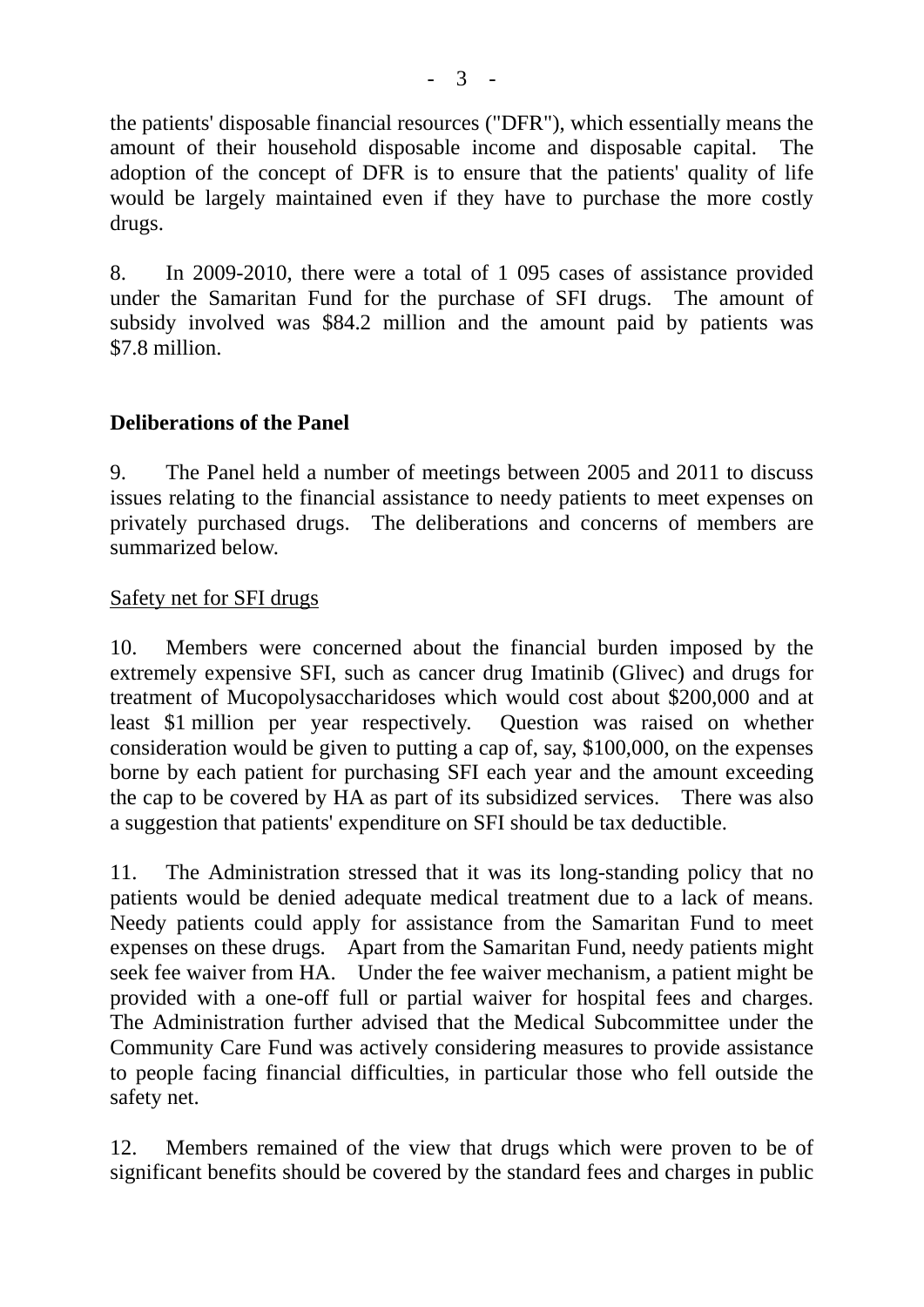$\overline{\mathcal{A}}$ 

hospitals and clinics, rather than being classified as SFI with safety net.

13. In response to members' enquiry about the actions taken by HA to reduce the price charged by companies providing SFI drugs, the Administration advised that drug companies were encouraged to provide a certain proportion of drugs under the safety net free of charge for the needy patients.

### Role of the Samaritan Fund

14. Members noted that at present, the Drug Utilisation Review Committee ("DURC") of HA would advise the Samaritan Fund at the beginning of each year on the potential list of SFI drugs to be supported by the Fund. The recommendations of DURC would be considered by the Samaritan Fund Management Committee ("SFMC"), which in turn would make recommendations to the Medical Services Development Committee ("MSDC") of the HA Board. Members expressed grave concern on this mechanism for deciding drugs to be categorized as SFI drugs with safety net. Pointing out that HA was responsible for determining the drugs to be introduced and categorized as SFI with safety net, as well as managing the Samaritan Fund, some members queried whether the Samaritan Fund could serve its intended purpose of providing relief to needy patients. They were sceptical that the Samaritan Fund might be used as a justification for HA to exclude drugs proven to be of significant benefits but extremely expensive to provide in the Formulary.

15. The Administration held the view that the Samaritan Fund had never deviated from its objective of providing relief to needy patients. The determination of new drugs to be included into the Formulary or to be categorized as SFI with safety net was made based on clinical efficacy, safety and cost effectiveness to ensure rational use of finite resources and provision of effective treatment to patients. The Administration reassured members that the introduction of drugs, including SFI drugs, into the Formulary would foremost be based on the efficacy and safety of drugs and not their cost.

#### Long-term sustainability of the Samaritan Fund

16. While supporting the proposal of a one-off grant of \$1 billion to the Samaritan Fund to meet the Fund's projected funding requirements up to 2012, members expressed concern on the sustainability of the Fund. In view of the rapid advancement in medical technologies and the ageing population, members urged the Administration to hammer out a long term funding arrangement for the Samaritan Fund.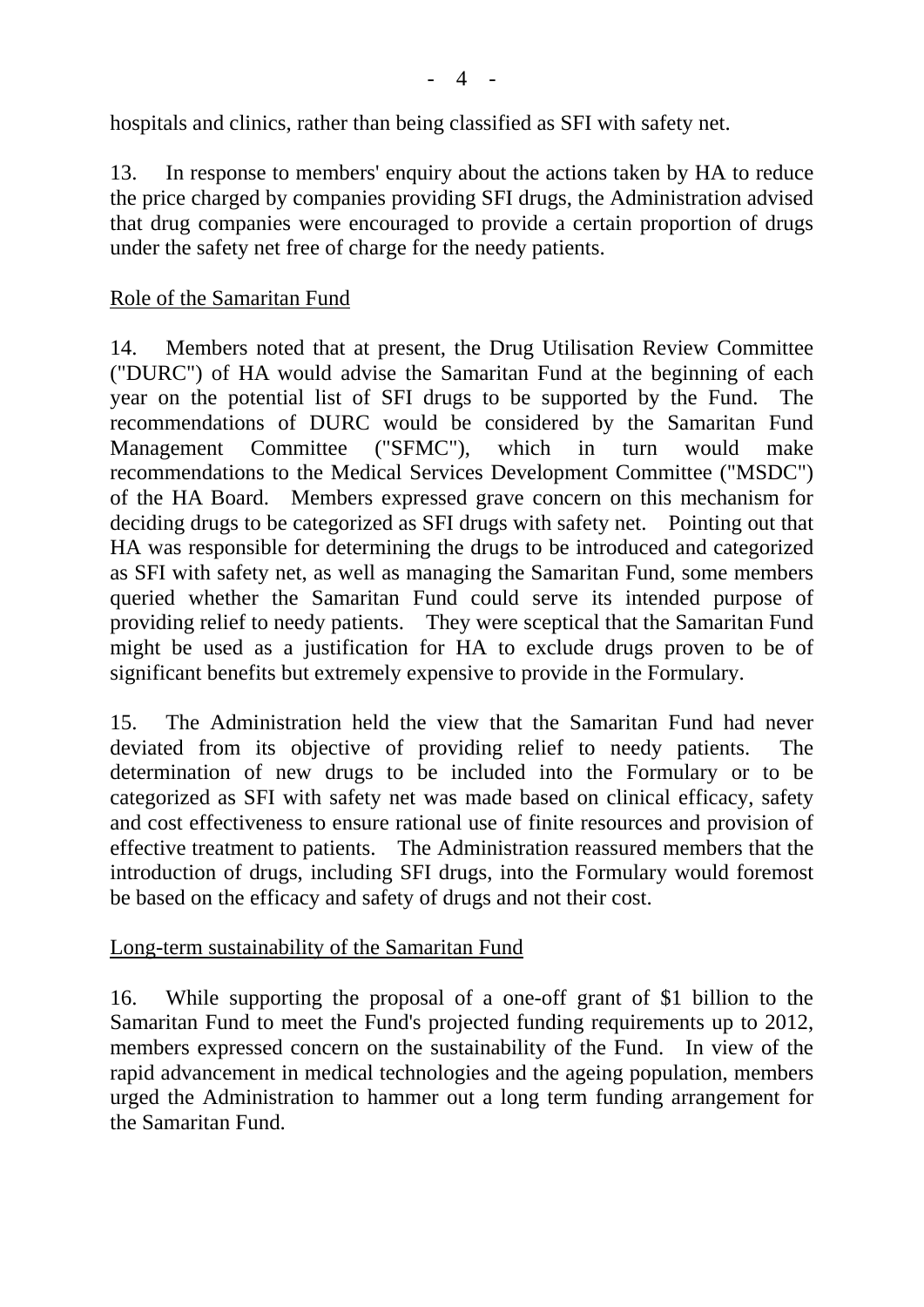17. The Administration responded that the long term funding arrangement for the Samaritan Fund would be examined in the context of healthcare financing. Details of service reform and supplementary financing would be drawn up for discussion in the second stage public consultation targeted to be carried out in the first half of 2009.

#### Financial assessment for the Samaritan Fund

18. Citing a case whereby a patient was no longer eligible for financial assistance under the Samaritan Fund after moving in with his parents, members sought explanation on the rationale for requiring applicants for the Fund to pass a household-based financial assessment conducted by MSWs.

19. The Administration advised that the practice of using patients' household income in assessing the level of subsidy granted under the Samaritan Fund was in line with other safety nets funded by public money, such as public housing, student loans, legal aid and the Comprehensive Social Security Assistance. This assessment criterion for public assistance was also adopted in many developed countries. The rationale was to encourage family members to support each other and to prevent the avoidance of responsibility by resorting to public assistance in the first instance. Members were also informed that non-financial factors, such as whether patients having other medical expenses and their family status, would also be considered when vetting their applications for the Fund.

#### **Recent developments**

20. The Steering Committee on the Community Care Fund ("CCF") announced in April 2011 that two medical assistance programmes (First Phase and Second Phase) would be launched in 2011-2012. HA would be responsible for administering the two programmes under the supervision of the Food and Health Bureau. Patients who have financial difficulties may apply for assistance from these two programmes. They may be given full or partial assistance of the drug cost, depending on their financial situation.

21. The First Phase Medical Assistance Programme, rolled out in August 2011, aims to subsidize HA patients to use six specified self-financed cancer drugs which have not been brought into the safety net of the Samaritan Fund but have been rapidly accumulating medical scientific evidence and with relatively higher efficacy. The estimated budget is around \$41.7 million to \$71.7 million for the first year. It is expected that around 300 to 500 patients will benefit from this programme in the first year.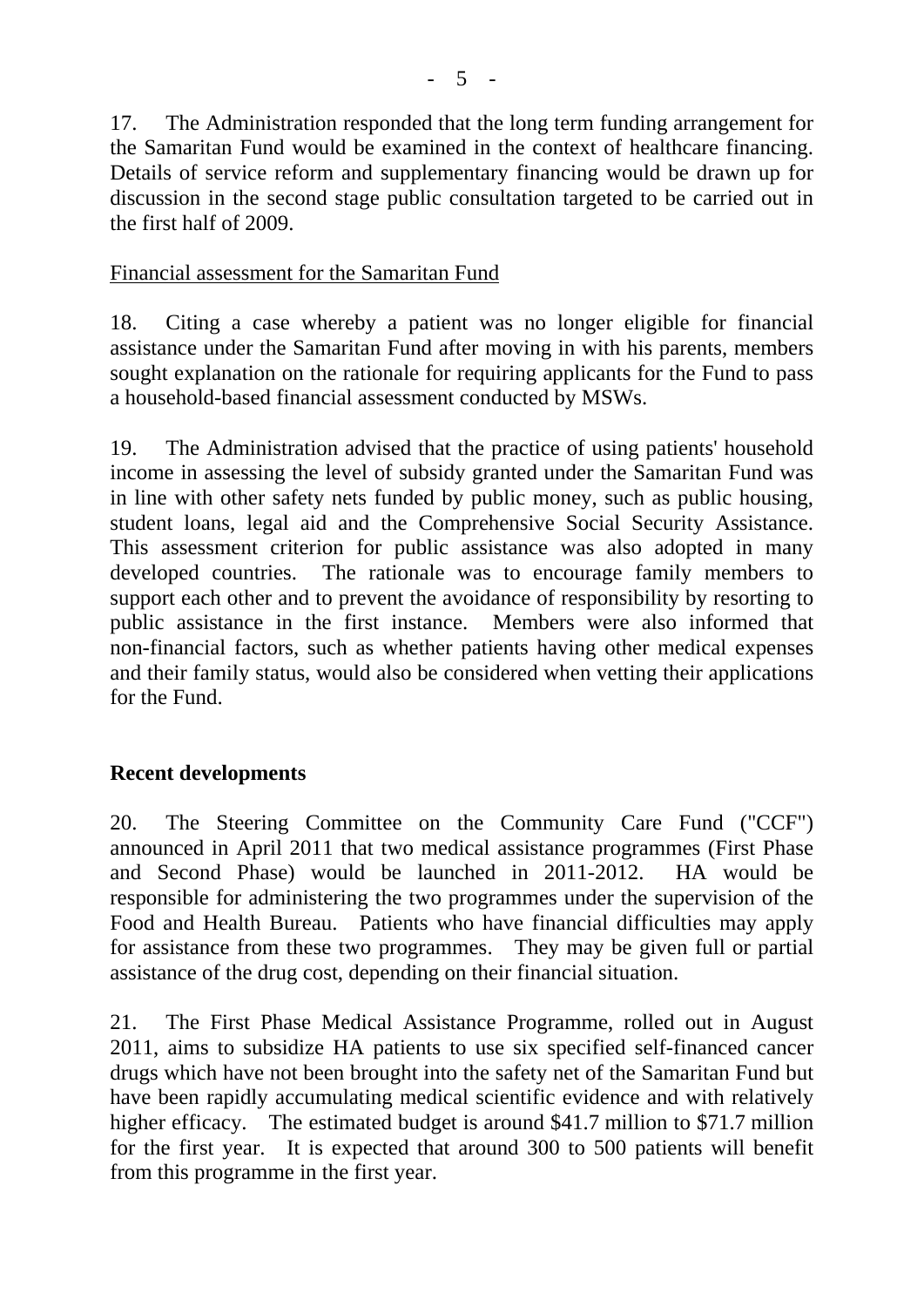22. The Second Phase Medical Assistance Programme, to be launched in the first quarter of 2012, will provide subsidy to needy patients who marginally fall outside the safety net of the Samaritan Fund for the use of Fund subsidized drugs. The estimated budget for the first year ranges from \$6.3 million to \$9.45 million. This programme will benefit around 400 patients every year.

### **Relevant papers**

23. A list of the relevant papers on the Legislative Council website is in the **Appendix**.

Council Business Division 2 Legislative Council Secretariat 8 November 2011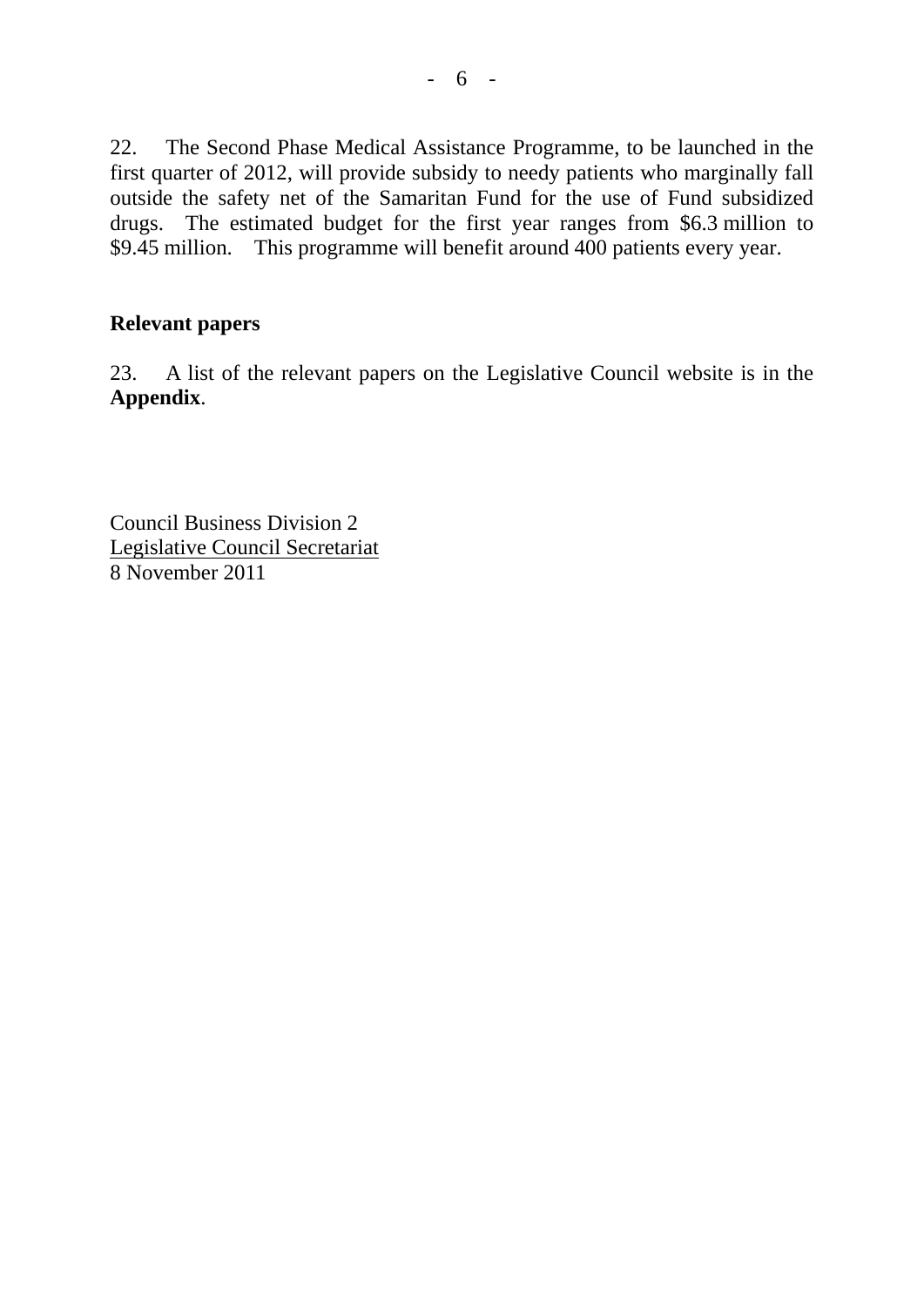# **Relevant papers on the Financial assistance to needy patients to meet expenses on privately purchased drugs**

| <b>Committee</b> | Date of meeting | Paper                        |
|------------------|-----------------|------------------------------|
| Panel on Health  | 31.1.2005       | <b>Agenda</b>                |
| <b>Services</b>  | (Item I)        | <b>Minutes</b>               |
|                  |                 | CB(2)1049/04-05(01) (Chinese |
|                  |                 | <i>version only)</i>         |
|                  |                 |                              |
| Panel on Health  | 8.3.2005        | <b>Agenda</b>                |
| <b>Services</b>  | (Item I)        | <b>Minutes</b>               |
|                  |                 |                              |
| Panel on Health  | 18.4.2005       | <b>Agenda</b>                |
| <b>Services</b>  | (Item VI)       | <b>Minutes</b>               |
|                  |                 |                              |
| Panel on Health  | 13.6.2005       | <b>Agenda</b>                |
| <b>Services</b>  | (Item V)        | <b>Minutes</b>               |
|                  |                 | $CB(2)2705/04-05(01)$        |
|                  |                 |                              |
| Panel on Health  | 10.7.2006       | <b>Agenda</b>                |
| <b>Services</b>  | (Item IV)       | <b>Minutes</b>               |
|                  |                 | $CB(2)3090/05-06(01)$        |
|                  |                 | $CB(2)747/06-07(01)$         |
| Panel on Health  | 25.9.2006       | <b>Agenda</b>                |
| <b>Services</b>  | (Item I)        | <b>Minutes</b>               |
|                  |                 |                              |
| Panel on Health  | 11.12.2006      | <b>Agenda</b>                |
| <b>Services</b>  | (Item IV)       | <b>Minutes</b>               |
|                  |                 | $CB(2)849/06-07(01)$         |
|                  |                 |                              |
| Panel on Health  | 8.1.2007        | <b>Agenda</b>                |
| <b>Services</b>  | (Item VI)       | <b>Minutes</b>               |
|                  |                 |                              |
| Panel on Health  | 23.1.2007       | <b>Agenda</b>                |
| Services         | (Item I)        | <b>Minutes</b>               |
|                  |                 | $CB(2)1894/06-07(01)$        |
|                  |                 |                              |